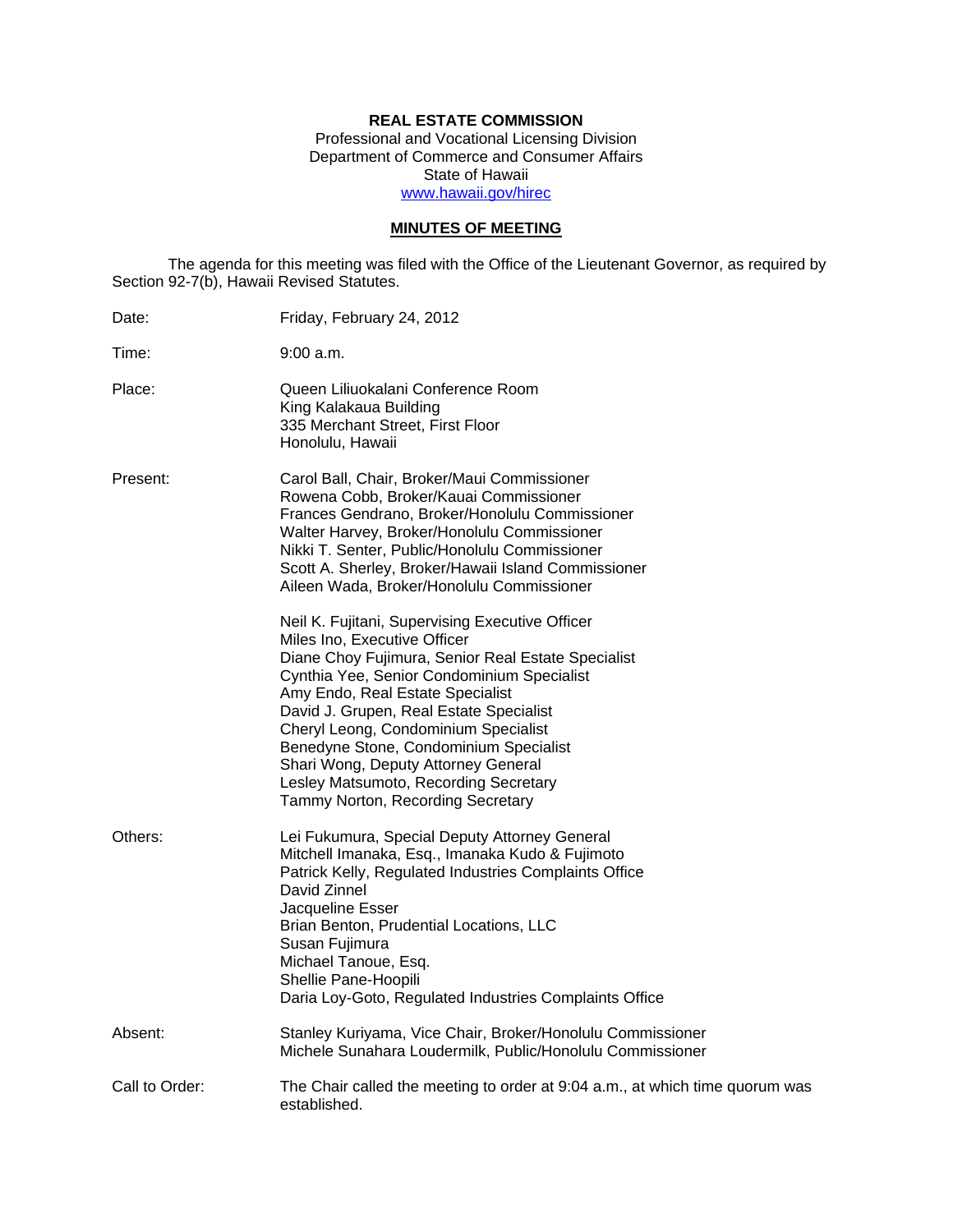Matters:

Adjudicatory Chair's Report: The Chair announced that the Commission may move into executive session to consider and evaluate personal information relating to individuals applying for licensure in accordance with section 92-5(a)(1), HRS, and/or to consult with the Commission's attorney on questions and issues pertaining to the Commission's powers, duties, privileges, immunities, and liabilities in accordance with section 92-5(a)(4), HRS. Commissioner Kuriyama and Commissioner Loudermilk were excused from the meeting. Prior notification of their non-attendance was received. Supervising Executive The Supervising Executive Officer ("SEO") informed the Commissioners that the Officer's Report: original applications with any original associated documents to be considered at the meeting were available for review. **Minutes of Previous Meeting**  Upon a motion by Commissioner Harvey, seconded by Commissioner Gendrano, it was voted on and unanimously carried to accept the minutes of the January 27, 2012, meeting as distributed. **Correction to the November 23, 2011 Minutes**  Upon a motion by Commissioner Sherley, seconded by Commissioner Gendrano, it was voted on and unanimously carried to accept the correction of the November 23, 2011 minutes as distributed. Chair Ball took matters out of order of the agenda. Chapter 91, HRS, The Chair called for a recess from the meeting at 9:05 a.m., to discuss and deliberate on the following adjudicatory matters, pursuant to Chapter 91, HRS:

> **In the Matter of the Real Estate Brokers' Licenses of Tom Mukai, Brian Benton, and Helen Lindemann, and Prudential Locations, LLC; REC 2008- 215-L**

Commissioners Senter and Wada recused themselves due to a conflict of interest.

Patrick Kelly, attorney representing the Regulated Industries Complaints Office, was present. Mr. Mitchell Imanaka, attorney for Prudential Locations, LLC, was present for oral arguments.

Commissioner Cobb moved to draft a second proposed final order to include HRS §§467-1.6, 467-14(20), and 436B-19(9) violations, and to remand this matter back to the Hearings Officer regarding Helen Lindemann. Commissioner Harvey seconded the motion. The motion carried.

## **In the Matter of the Real Estate License of Naomi Capistran, a Real Estate Salesperson; REC 2011-53-L**

Commissioner Sherley moved to accept the settlement agreement. Commissioner Gendrano seconded the motion. Commissioners Ball, Cobb, Gendrano, Harvey, Senter, and Sherley voted aye. Commissioner Wada voted nay. The motion passed.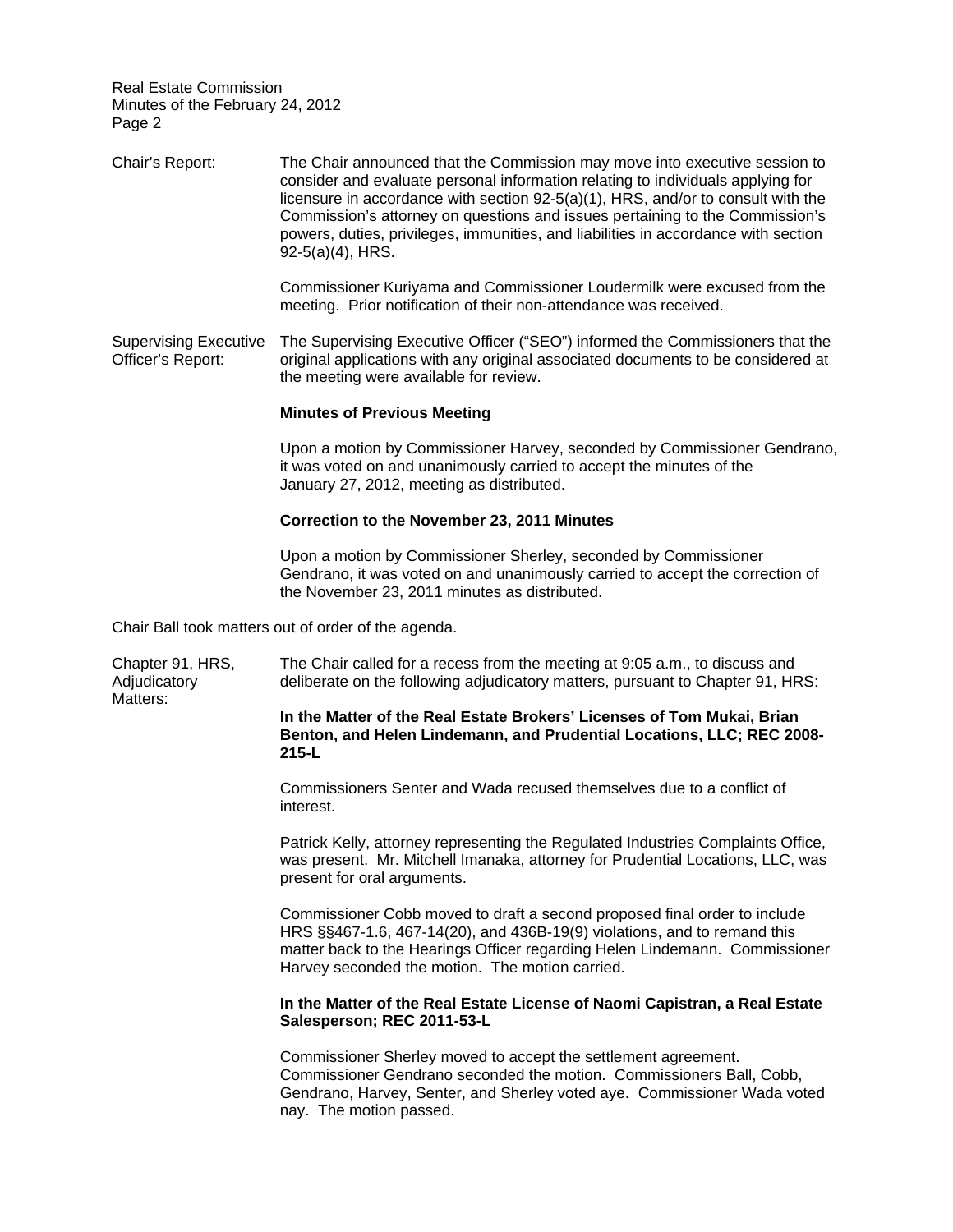|                                | Following the Commission's review, deliberation, and decisions in these matters,<br>pursuant to Chapter 91, HRS, the Chair announced that the Commission was<br>reconvening its scheduled meeting at 10:26 a.m.                                                                                                                                                                                                                                                                                                                                               |
|--------------------------------|---------------------------------------------------------------------------------------------------------------------------------------------------------------------------------------------------------------------------------------------------------------------------------------------------------------------------------------------------------------------------------------------------------------------------------------------------------------------------------------------------------------------------------------------------------------|
| <b>Executive Session:</b>      | Upon a motion by Commissioner Gendrano, seconded by Commissioner<br>Sherley, it was voted on and unanimously carried to enter into executive session,<br>pursuant to section 92-5(a)(1), HRS, "To consider and evaluate personal<br>information, relating to individuals applying for professional or vocational licenses<br>cited in section 26-9 or both;" and pursuant to section 92-5(a)(4), HRS, "To<br>consult with the board's attorney on questions and issues pertaining to the<br>board's powers, duties, privileges, immunities, and liabilities." |
|                                | Upon a motion by Commissioner Harvey, seconded by Commissioner Sherley, it<br>was voted on and unanimously carried to move out of executive session.                                                                                                                                                                                                                                                                                                                                                                                                          |
| Licensing $-$<br>Ratification: | Upon a motion by Commissioner Harvey, seconded by Commissioner<br>Sherley, it was voted on and unanimously carried to ratify the attached list.                                                                                                                                                                                                                                                                                                                                                                                                               |
| Licensing $-$<br>Applications: | The SEO informed the Commissioners that the information provided to the<br>Commissioners is related only to the issue that is before the Commission for<br>consideration. The other materials submitted are available for the<br>Commissioners review should they desire to review it. If the applicants have an<br>issue, which is personal in nature, they have the right to request that their<br>application be considered in executive session.                                                                                                          |
|                                | Jacquelyn T. Esser                                                                                                                                                                                                                                                                                                                                                                                                                                                                                                                                            |
|                                | Ms. Esser was present and was asked if she wished to have her request for<br>preliminary decision considered in executive session. She declined the offer.                                                                                                                                                                                                                                                                                                                                                                                                    |
|                                | Ms. Esser stated that in 2001 she pled guilty to excessive speeding and was<br>fined \$472.50, which she has paid in full.                                                                                                                                                                                                                                                                                                                                                                                                                                    |
|                                | Upon a motion by Commissioner Wada, seconded by Commissioner Sherley, it<br>was voted on and unanimously carried to take the matter under advisement.                                                                                                                                                                                                                                                                                                                                                                                                         |
|                                | <b>Gold Standard Realty, LLC</b>                                                                                                                                                                                                                                                                                                                                                                                                                                                                                                                              |
|                                | Mr. David Zinnel, member and proposed principal broker of Gold Standard<br>Realty, LLC, was present. The Chair asked Mr. Zinnel if he wished to have his<br>application considered in executive session. He declined the offer.                                                                                                                                                                                                                                                                                                                               |
|                                | Mr. Zinnel stated that he has entered into a payment plan with the Hawaii State<br>Federal Credit Union and the State of Hawaii Tax Department for monthly<br>payments of \$50.00. He also stated that he has come full circle since last year<br>and has earned his trust with Nike Corporation who he manages about eight<br>employees.                                                                                                                                                                                                                     |
|                                | Upon a motion by Commissioner Harvey, seconded by Commissioner Wada, it<br>was voted on and unanimously carried to take the matter under advisement.                                                                                                                                                                                                                                                                                                                                                                                                          |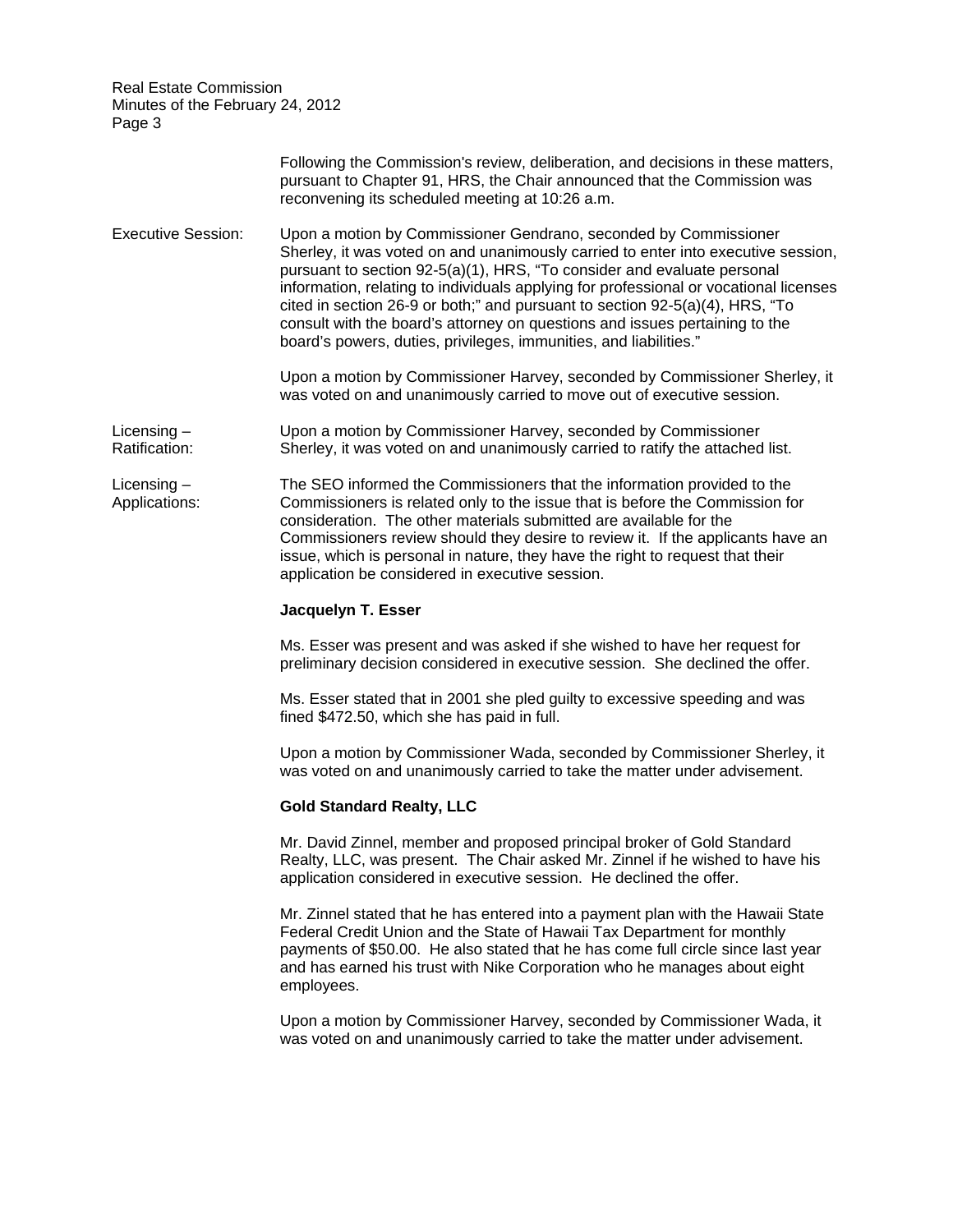Program of Work:

# Committees and **Laws and Rules Review Committee**

### Legislative and Government Participation Report

Legislative Report was distributed to the Commissioners for their information.

Senate Bill No. 3002, S.D. 1

### Hawaii Association of REALTORS® Request for Informal, Non-Binding Interpretation Regarding HRS §467-14

Mr. Brian Benton the current chairperson of the Hawaii Association of REALTORS® ("HAR") and the broker-in-charge for Prudential Locations was present to provide comments. Mr. Benton commented that under the current statute there are too many safeguards for the consumer and not enough for the licensee. This current bill will treat all parties fairly. HAR's position is to protect the agents. When a consumer files a complaint, the complaint moves forward, it becomes a major hardship for the agents. The complaint should be dismissed at the intake stage at the Regulated Industries Complaints Office ("RICO") and not move forward. Ultimately, Mr. Benton would like to have the intake caller throw cases out. According to Mr. Benton, if an agent failed to provide RICO with information on the complaint, then a summary judgment is put forward. These disciplinary decisions based on summary judgment procedures are unfair and lack due process.

Ms. Daria Loy-Goto from RICO was present. Ms. Loy-Goto responded that RICO welcomes and encourages assistance from the respondents. If there is sufficient information to process a complaint, a disciplinary action is put forth to the Office of Administrative Hearings to present the case. However, if there is not enough information, RICO will typically dismiss the matter for insufficient information. RICO has a long history of working with respondents and allowing all mitigating factors to be introduced. She believes due process rights for all parties exist. The current system is working and there has never been a simple misrepresentation disciplinary action.

SEO Fujitani asked Mr. Benton why HAR is attempting to change the statute? By changing the statute, the consumer will have less protections against unscrupulous licensees.

Mr. Benton responded that no one is currently protecting the licensees and the licensees have little or no rights. However, he does recognize that the misrepresentation charge is rare and this attempt to change the statute will only protect a very small amount of cases, if any.

SEO Fujitani asked Mr. Benton if there is any provision within the National Association of REALTORS' and HAR's bylaws to protect the licensees or consumers?

Mr. Benton responded that other agents have issues with their code of ethics. Some state that agents are protecting agents, but nothing about consumers.

Upon a motion by Commissioner Sherley, seconded by Commissioner Gendrano, it was voted on and unanimously carried to take the matter under advisement.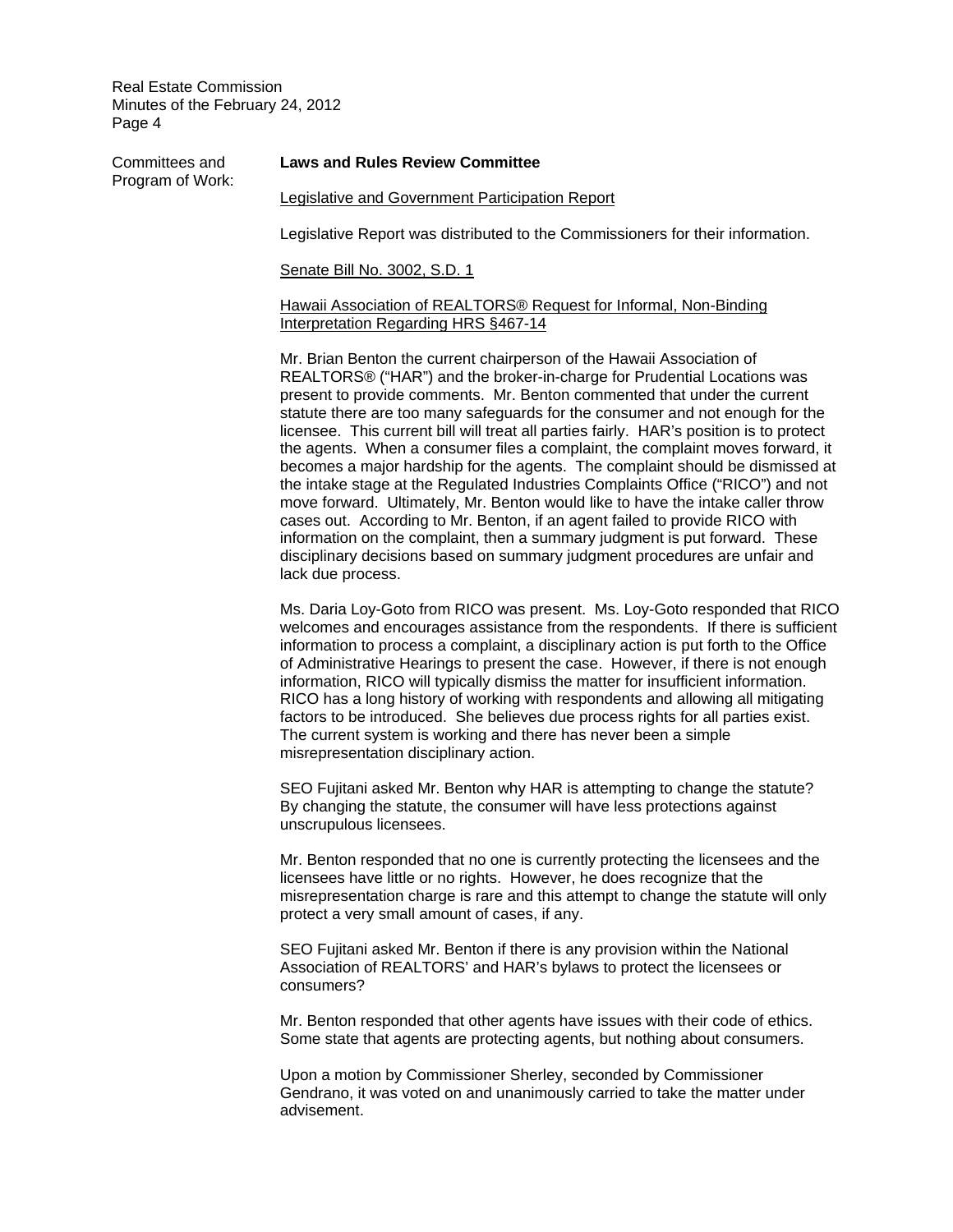## **Education Review Committee**

#### Broker Awareness Course, Part 1

Ms. Marsha Shimizu provided the Commissioners with an amended Broker Awareness Course, Part 1 for the Continuing Education Elective Course.

Upon a motion by Commissioner Gendrano, seconded by Commissioner Sherley, it was voted on and unanimously carried to approve the amended Broker Awareness Course, Part 1.

## Licensing – **Jacquelyn T. Esser**

Applications:

After review of the information presented by the applicant, Commissioner Harvey moved to approve the real estate salesperson license of Jacquelyn T. Esser. Commissioner Gendrano seconded the motion. The motion was voted on and unanimously carried.

#### **George E. Webb**

After review of the information presented by the applicant, Commissioner Harvey moved to approve the real estate salesperson license of George E. Webb. Commissioner Gendrano seconded the motion. The motion was voted on and unanimously carried.

## **Luxury Maui Real Estate Group, LLC**

After review of the information presented by the applicant, Commissioner Gendrano moved to approve the real estate limited liability company license of Luxury Maui Real Estate Group, LLC. Commissioner Sherley seconded the motion. The motion was voted on and unanimously carried.

### **Gold Standard Realty, LLC**

After review of the information presented by the applicant, Commissioner Sherley moved to approve the real estate limited liability company license of Gold Standard Realty, LLC. Commissioner Gendrano seconded the motion. The motion was voted on and unanimously carried.

Executive Session: Upon a motion by Commissioner Sherley, seconded by Commissioner Harvey, it was voted on and unanimously carried to enter into executive session, pursuant to section 92-5(a)(4), HRS, "To consult with the board's attorney on questions and issues pertaining to the board's powers, duties, privileges, immunities, and liabilities."

> Upon a motion by Commissioner Sherley, seconded by Commissioner Gendrano, it was voted on and unanimously carried to move out of executive session.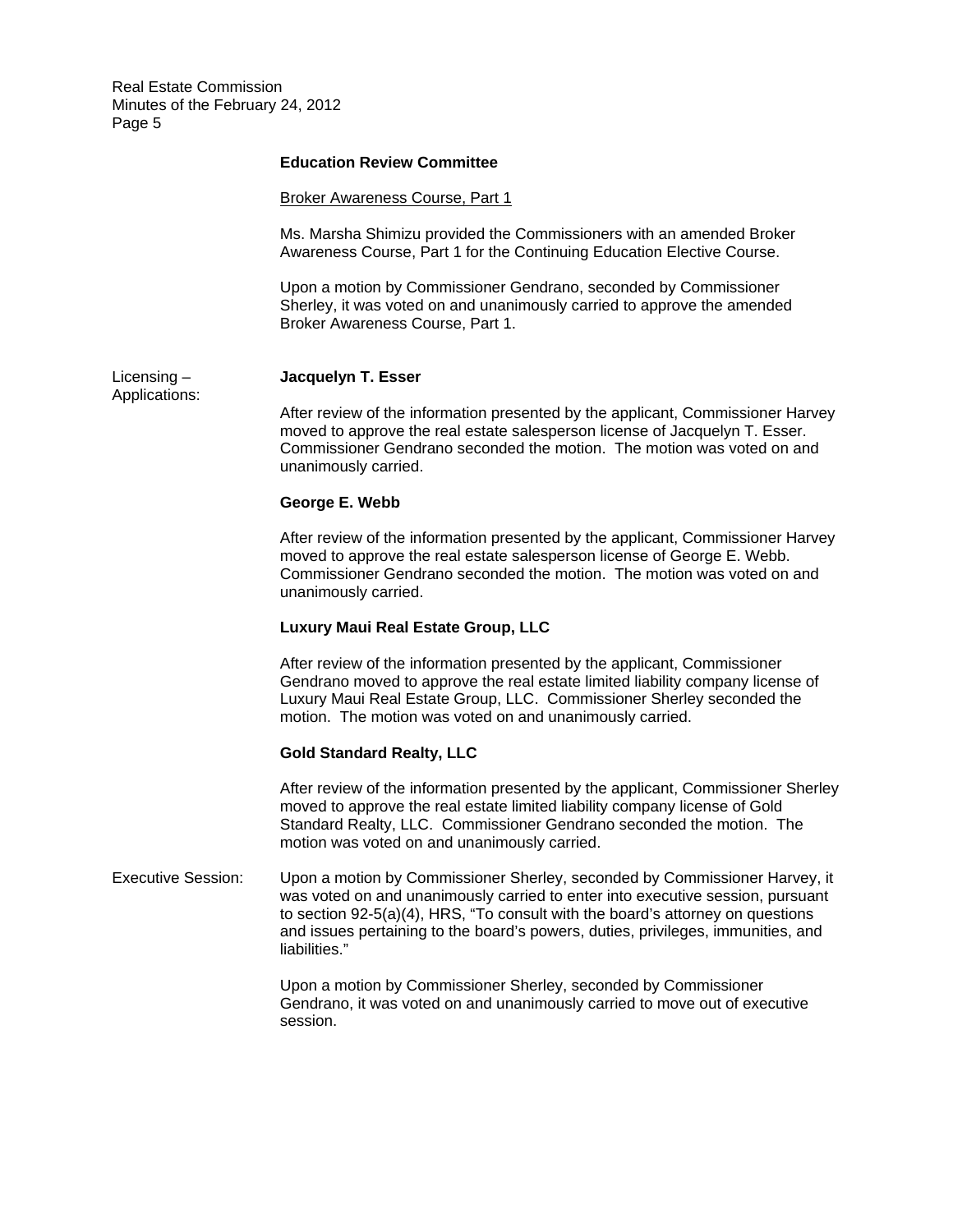| Committees and<br>Program of Work: | <b>Laws and Rules Review Committee</b>                                                                                                                                                                                                                                             |
|------------------------------------|------------------------------------------------------------------------------------------------------------------------------------------------------------------------------------------------------------------------------------------------------------------------------------|
|                                    | Hawaii Association of REALTORS <sup>®</sup> Request for Informal, Non-Binding<br>Interpretation Regarding HRS §467-14                                                                                                                                                              |
|                                    | Upon a motion by Commissioner Sherley, seconded by Commissioner<br>Gendrano, it was voted on and unanimously carried that pursuant to § 16-201-<br>88, Hawaii Administrative Rules, to decline HARs request for an informal, non-<br>binding interpretation regarding HRS §467-14. |
| Next Meeting:                      | Friday, March 23, 2012<br>9:00 a.m.<br>Queen Liliuokalani Conference Room<br>King Kalakaua Building<br>335 Merchant Street, First Floor<br>Honolulu, Hawaii                                                                                                                        |
| Adjournment:                       | With no further business to discuss, the Chair adjourned the meeting at<br>11:42 a.m.                                                                                                                                                                                              |

Reviewed and approved by:

/s/ Neil K. Fujitani

\_\_\_\_\_\_\_\_\_\_\_\_\_\_\_\_\_\_\_\_\_\_\_\_\_\_\_ Neil K. Fujitani Supervising Executive Officer

\_\_\_\_\_\_\_\_\_\_\_\_\_\_\_\_\_\_\_\_\_\_\_\_\_\_\_

March 19, 2012

Date

| $\vert$ X |  | Approved as circulated.                   |          |
|-----------|--|-------------------------------------------|----------|
|           |  | Approved with corrections; see minutes of | meeting. |

NKF:lm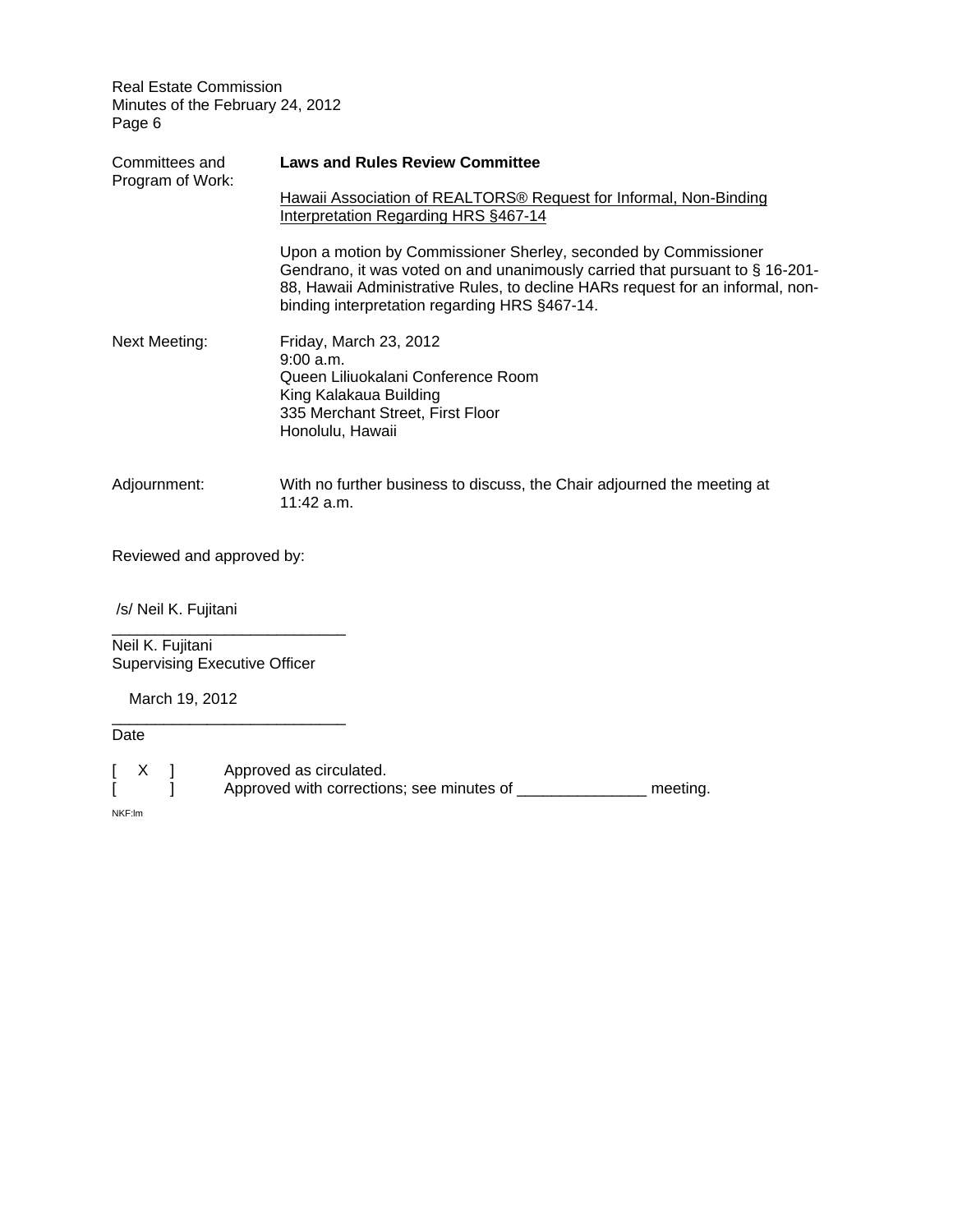# APPROVED APPLICATIONS FOR REAL ESTATE REAL ESTATE COMMISSION MEETING ON FEBRUARY 24, 2012

| Brokers - Limited Liability Companies and Partnerships<br>Diamond Head Estates, LLC<br>Paul E. Sklansky, PB | <b>Effective Date</b><br>01/18/12 |
|-------------------------------------------------------------------------------------------------------------|-----------------------------------|
| Colliers International Real Estate Management Services, LLC<br>Gary Evora, PB                               | 01/27/12                          |
| Hillside Realty, LLC dba Hillside Realty                                                                    | 01/30/12                          |
| Garden Island Realtors, LLC                                                                                 | 01/30/12                          |
| Jeffrey A. Davis, PB                                                                                        |                                   |
| Koa Real Estate, LLC                                                                                        | 01/31/12                          |
| Jerry L. Chang, PB                                                                                          |                                   |
| Pacific Realty, LLC                                                                                         | 01/30/12                          |
| Reynold I. Chang, LLC                                                                                       |                                   |
| Loren Clive, LLC                                                                                            | 02/03/12                          |
| Loren Clive, PB                                                                                             |                                   |
| Hawaii Coast Realty, LLC                                                                                    | 02/06/12                          |
| Shannon A. Underwood, PB                                                                                    |                                   |
| <b>Brokers - Corporations and Partnerships</b>                                                              | <b>Effective Date</b>             |
| Mauileasings.com, Inc.                                                                                      | 01/12/12                          |
| Caren Ore, PB                                                                                               |                                   |
| Kaina Hale Hawaii Realty, Inc.                                                                              | 01/30/12                          |
| Hideo Mita, PB                                                                                              |                                   |
| POSR Corp. dba Point of Sail Realty                                                                         | 02/03/12                          |
| Arlene K. Kim-Kawamoto                                                                                      |                                   |
| <b>Brokers - Sole Proprietor</b>                                                                            | <b>Effective Date</b>             |
| Joseph A. Garcia dba Kona Real Estate Management                                                            | 01/19/12                          |
|                                                                                                             |                                   |
| <b>Trade Name</b>                                                                                           | <b>Effective Date</b><br>01/23/12 |
| Jason Hoopai dba Real Estate Strategy Advisors                                                              |                                   |
| <b>Educational Equivalency Certificate</b>                                                                  | <b>Expiration Date</b>            |
| Ying He                                                                                                     | 01/13/14                          |
| Michael Ford Lansden                                                                                        | 01/17/14                          |
| Hiromi Mizui Rodrigues                                                                                      | 01/18/14                          |
| Shay Macdonald Smith                                                                                        | 01/18/14                          |
| Sandra Lee West                                                                                             | 01/19/14                          |
| Cynthia Panaligan Lewis                                                                                     | 01/25/14                          |
| John Jeffrey Hopf                                                                                           | 01/25/14                          |
| Ivana Kormanikova                                                                                           | 01/26/14                          |
| Debra Diane Pestrak                                                                                         | 01/26/14                          |
| James Peter Calandra                                                                                        | 01/26/14                          |
| Gary R. Sweaney                                                                                             | 01/30/14                          |
| Vincent Joseph Carll                                                                                        | 01/30/14                          |
| Danni Starr                                                                                                 | 01/30/14                          |
| Amy Bee-Hong Chen                                                                                           | 02/01/14                          |
| David Richard Llewellyn                                                                                     | 02/01/14                          |
| Heidi Bogert Dornier                                                                                        | 02/01/14                          |
| Aileen Rodriguez Fernandez                                                                                  | 02/01/14                          |
| <b>Brent Allen Devere</b>                                                                                   | 02/02/14                          |
| Amil Joel Arroyo                                                                                            | 02/03/14                          |
| Jennifer Clair Reno                                                                                         | 02/09/14                          |